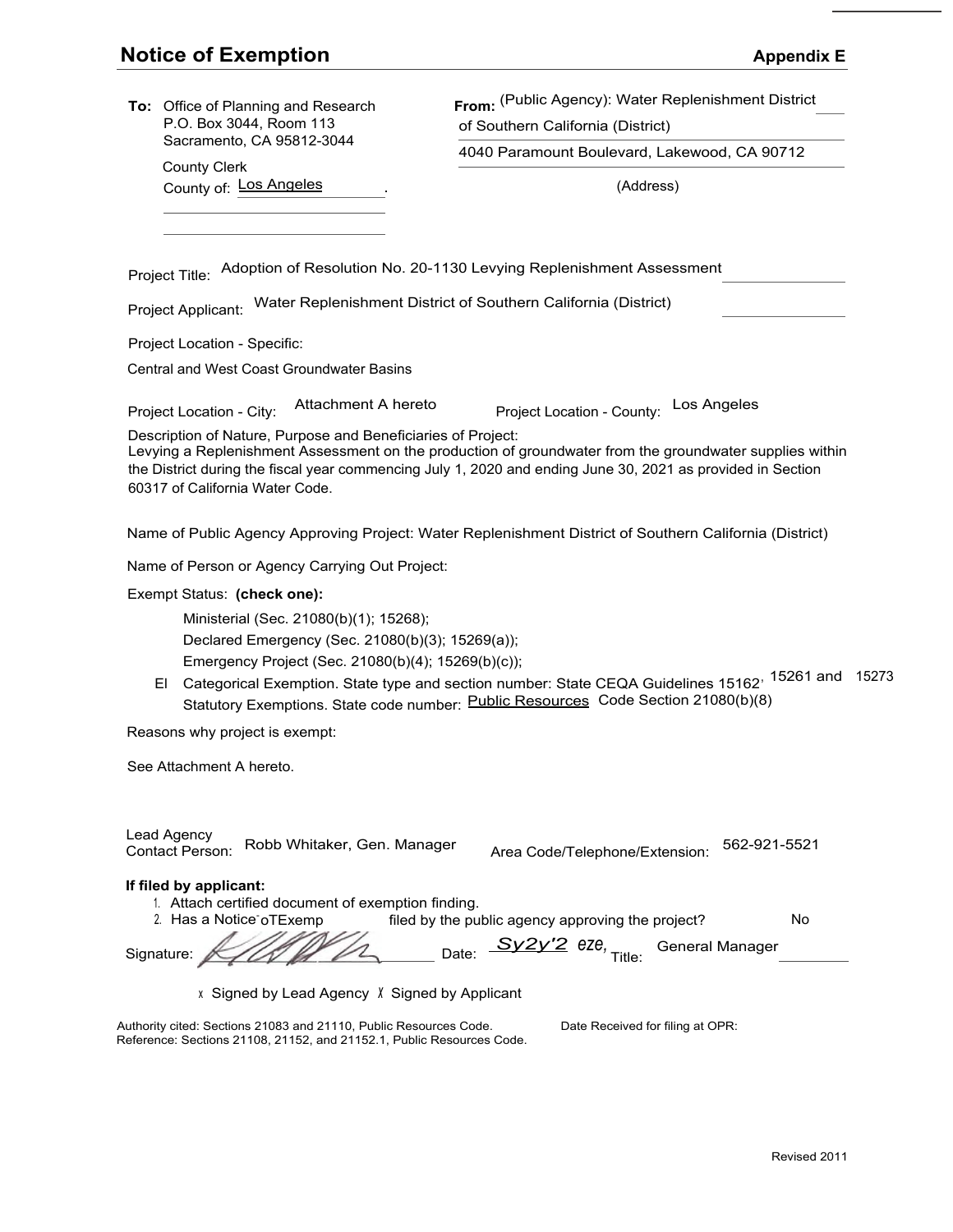#### **ATTACHMENT A**

The District's adoption of Resolution No. 20-1130 (attached) complies with the California Environmental Quality Act ("CEQA"), based on any one of the following grounds:

- (a) The District's groundwater replenishment program is exempt from CEQA pursuant to CEQA Guidelines §15261(a), in that it is an ongoing project commencing at a date such that an environmental impact report has not been required, and the 2020-2021 program is part of that ongoing project.
- (b) Funds generated by the replenishment assessment (RA) will be used for (1) operating expenses, (2) financial reserve needs, (3) purchasing or leasing supplies, equipment and materials, and (4) funds for capital projects necessary to maintain service within existing service areas. Further, the funds raised by the RA will not be used to expand the area or territory in which the District provides services or to fund capital projects that would expand the District's service area or system. Accordingly, the District's adoption of Resolution 20-1130 is exempt from CEQA pursuant to CEQA Section 20180(b)(8) and CEQA Guideline 15273.
- (c) Notwithstanding the exemptions cited above, an Environmental Impact Report ("EIR") for the District's groundwater replenishment program has heretofore been prepared and the EIR and program have been approved by the District's Board. Subsequent to the preparation of that EIR, the District prepared and certified a number of Mitigated Negative Declarations and Negative Declarations for various water quality and water supply projects (collectively, the "NDs"). The District has examined the imposition of a water replenishment assessment for the 2020-2021 fiscal year to determine whether an additional environmental document must be prepared. Based on this examination, the 2020 Engineering Survey and Report and all other evidence in the administrative record of the District's proceedings herein, the District concludes that: (1) the imposition of a water replenishment assessment for the 2020-2021 fiscal year would not have any effects that were not examined in the EIR and NDs; (2) pursuant to CEQA Guidelines §15162, no new effects would occur and no new mitigation measures would be required; and (3) the imposition of a water replenishment assessment for the 2020-2021 fiscal year is within the scope of the groundwater replenishment program covered by the EIR and NDs and such activity is adequately described in said EIR, and no new environmental document is required.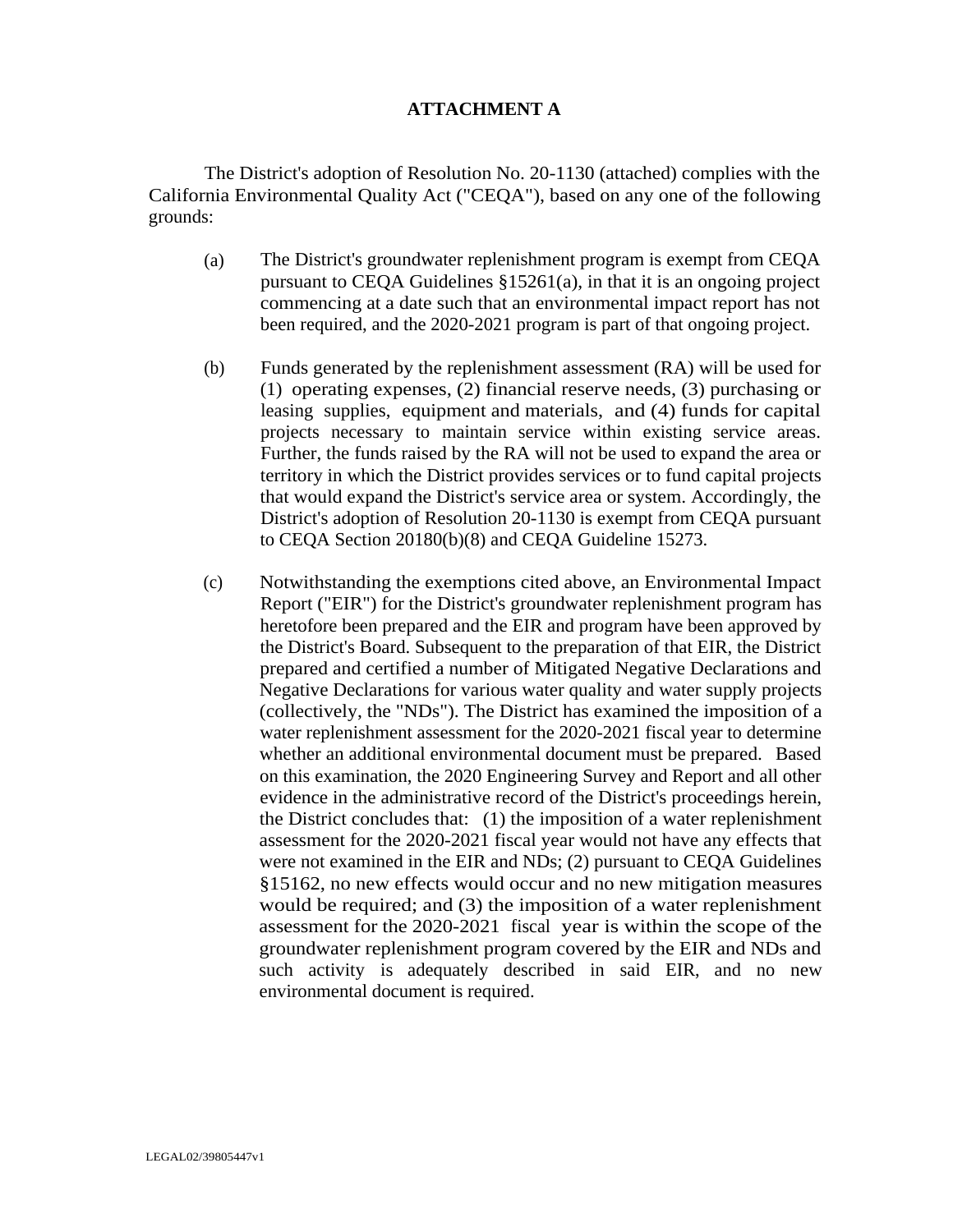#### **RESOLUTION NO. 20-1130**

**A RESOLUTION OF THE BOARD OF DIRECTORS OF THE WATER REPLENISHMENT DISTRICT OF SOUTHERN CALIFORNIA LEVYING A REPLENISHMENT ASSESSMENT ON THE PRODUCTION OF GROUNDWATER FROM THE GROUNDWATER SUPPLIES WITHIN THE DISTRICT DURING THE FISCAL YEAR COMMENCING JULY 1, 2020 AND ENDING ON JUNE 30, 2021 AS PROVIDED IN SECTION 60317 OF CALIFORNIA WATER CODE AND MAKING FINDINGS AND DETERMINATIONS REGARDING SAID ASSESSMENT IN ACCORDANCE WITH SECTIONS 60315 AND 60316 OF THE WATER CODE OF THE STATE OF CALIFORNIA** 

**WHEREAS,** the Board of Directors ("the Board") of the Water Replenishment District of Southern California ("the District") on February 6, 2020, in compliance with California Water Code § 60300, timely ordered an Engineering Survey and Report ("ESR") to be made regarding the groundwater supplies and groundwater quality issues within the District; and

**WHEREAS,** the ESR has been prepared pursuant to the Board's request and the ESR has been available for inspection by any interested party for the time required by law; and

**WHEREAS,** the Board, by Resolution No. 20-1127, has declared that funds shall be raised to purchase water for replenishment of groundwater supplies within the District during the ensuing fiscal year, 2020-21, and to accomplish all acts reasonably necessary pursuant to said replenishment, including, but not limited to, the development and operation of capital projects, and that such funds shall be raised by a replenishment assessment as provided in Chapter 2 of Part 6 of the California Water Code, and further finding that the funds to be raised will benefit, directly or indirectly, all of the persons or real property and improvements within the District; and

**WHEREAS,** the Board, by Resolution No. 20-1127, has declared that funds shall be raised to remove contaminants from groundwater supplies and to exercise any other power under California Water Code § 60224, including, but not limited to, the development and operation of capital projects, and that such funds shall be raised by a replenishment assessment as provided in Chapter 2 of Part 6 of the California Water Code, and further finding that the funds so raised will benefit, directly or indirectly, all of the persons or real property and improvements within the District; and

**WHEREAS,** the District prepared a Cost of Service Report dated April 2, 2020, which has been made available to the public, describing the services the District anticipates performing in Fiscal Year 2020-21, estimating the costs of providing those services, and calculating a Replenishment Assessment that ensures that those costs are spread amongst water producers in an equitable manner; and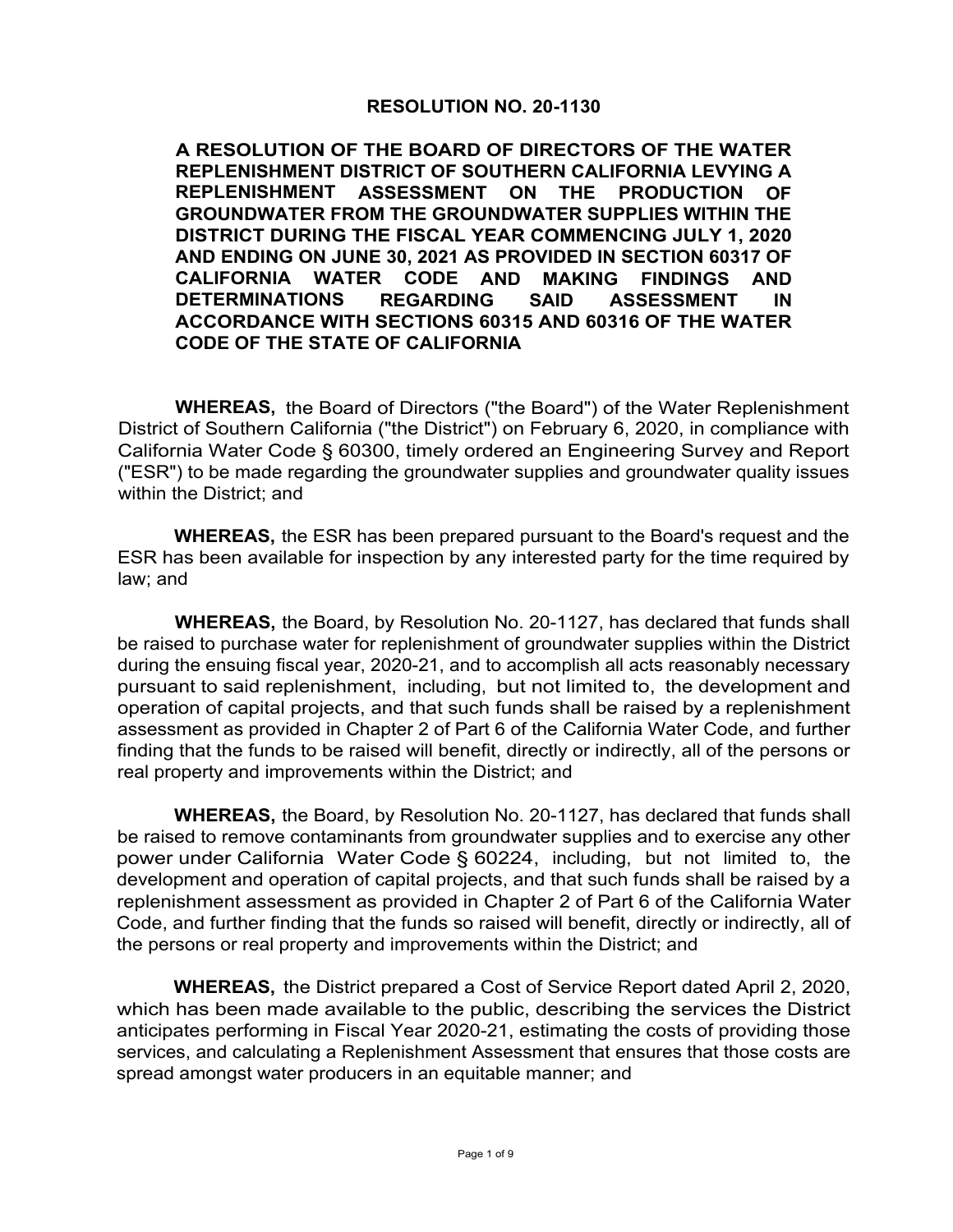**WHEREAS,** on April 2, 2020, as required by California Water Code § 60307, the Board held a public hearing for the purpose of determining whether and to what extent the estimated cost of water replenishment programs and the estimated cost of water quality programs for the ensuing year shall be paid for by a replenishment assessment; and

**WHEREAS,** notice of the April 2, 2020 hearing was published as required by law; and

**WHEREAS,** in addition to the public hearing, the District also held budget workshops that were open to the public, where the District provided the public with information concerning its Fiscal Year 2020-21 budget, which is directly related to the Replenishment Assessment; and

**WHEREAS,** the District's Budget Advisory Committee has met and the Board has received and considered recommendations from the Budget Advisory Committee; and

**WHEREAS,** all evidence and testimony relevant to the ESR and the Board's determination that such a Replenishment Assessment shall be levied was heard at the public hearing; and

**WHEREAS,** all other findings required by law have already been made, including, but not limited to, any findings required by California Water Code § 60231; and

**WHEREAS,** the Board desires to move forward with the levy of a Replenishment Assessment for the upcoming year.

### **NOW, THEREFORE, BE IT RESOLVED AND DECLARED BY THE BOARD OF DIRECTORS OF THE WATER REPLENISHMENT DISTRICT OF SOUTHERN CALIFORNIA AS FOLLOWS:**

- 1. That said Board pursuant to §60315 of the Water Code of the State of California finds as follows:
	- a) The annual overdraft of the preceding water year, 2018/19, was 16,724 acre-feet as provided in the 2020 ESR and any updates.
	- b) The estimated annual overdraft for the current water year, 2019/20, is 67,800 acre-feet as provided in the 2020 ESR and any updates.
	- c) The estimated annual overdraft for the ensuing water year, 2020-21, is also 67,800 acre-feet as provided in the 2020 ESR and any updates.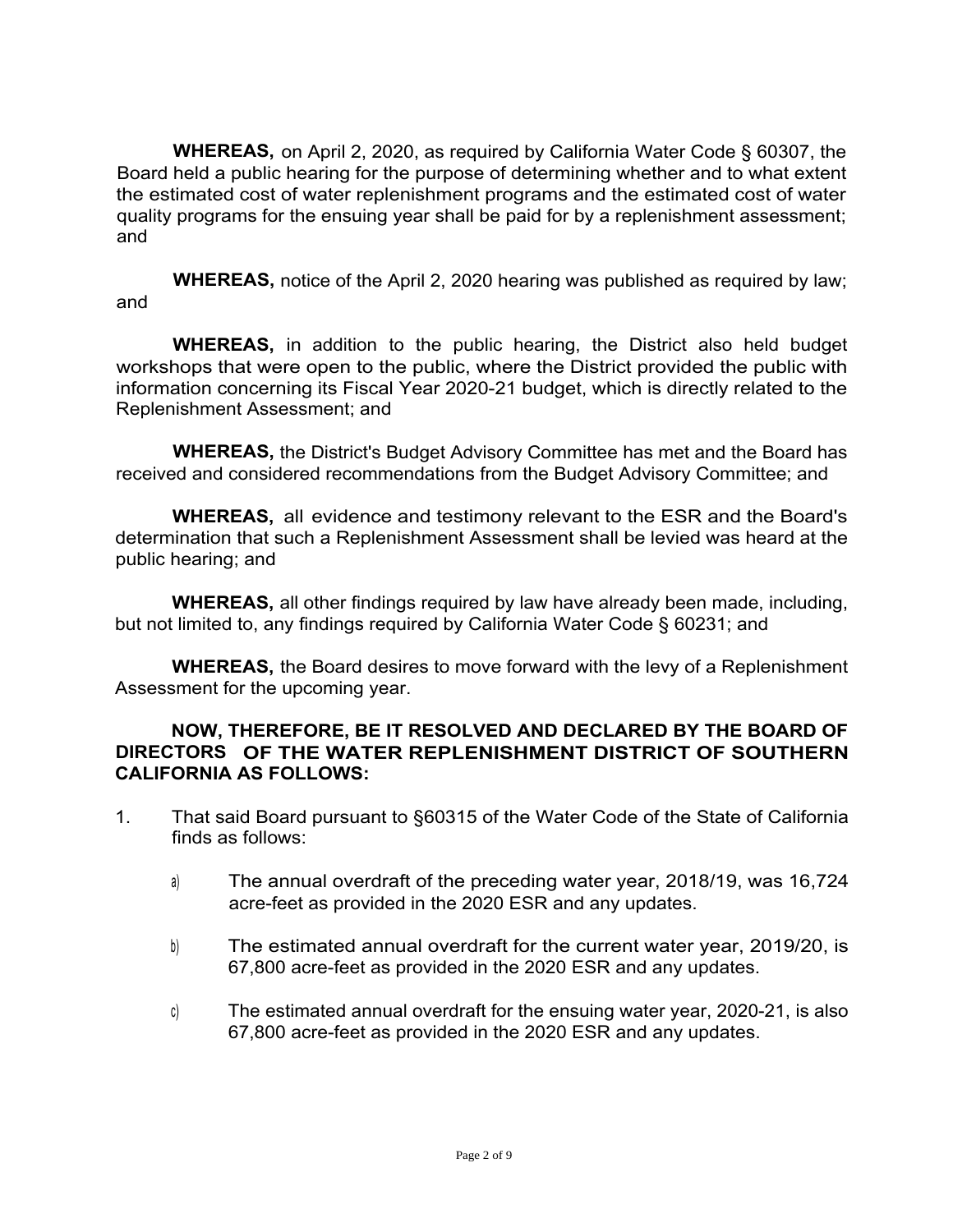- d) The accumulated overdraft as of the last day of the preceding water year was 766,465 acre-feet as provided in the 2020 ESR and any updates.
- e) The estimated accumulated overdraft as of the last day of the current water year is 745,100 acre-feet as provided in the 2020 ESR and any updates.
- f) The total production of groundwater from the groundwater supplies within the District during the preceding water year was 208,114 acre-feet as provided in the 2020 ESR and any updates.
- g) The estimated total production of groundwater from groundwater supplies within the District for the current water year is 213,000 acre-feet as provided in the 2020 ESR and any updates.
- h) The estimated total production of groundwater from the groundwater supplies within the District for the ensuing water year is also 213,000 acrefeet as provided in the 2020 ESR and any updates.
- i) Water Year 2018/19 had above normal precipitation and substantial replenishment by WRD along with reduced pumping. Therefore, groundwater levels rose on average 3 feet Districtwide. This led to an increase in groundwater storage of approximately 60,200 AF. The 2020 ESR and any updates provide details of water levels and basin conditions.
- i) The District has received a normal amount of rainfall in the current Water Year. Water levels in the Montebello Forebay rose nearly 20 feet during the peak of the winter season, but are presently about 12 feet higher than the previous water year. Basin conditions are much improved over the previous water year, but still below pre-drought conditions. The 2020 ESR and any updates provide details of water levels and basin conditions.
- k) The quantity of water that should be purchased by the District for the replenishment of the groundwater supplies of the District during the ensuing water year is 91,200 acre-feet, which includes 61,400 acre-feet at the spreading grounds and 29,800 acre-feet at the seawater barrier wells. Details of the calculations for these amounts are presented in the 2020 Engineering Survey and Report and any updates, and on budget discussions with the Board of Directors and Budget Advisory Committee.
- I) The source and estimated cost of the water available for the replenishment described in Section (k) is presented in the 2020 ESR and any updates.
- m) The estimated net costs of replenishing the groundwater supplies with the water so purchased are \$34,132,691. The derivation of this amount is described in the 2020 ESR, the 2020 Cost of Service Report, and any updates to these documents, and on Board and Budget Advisory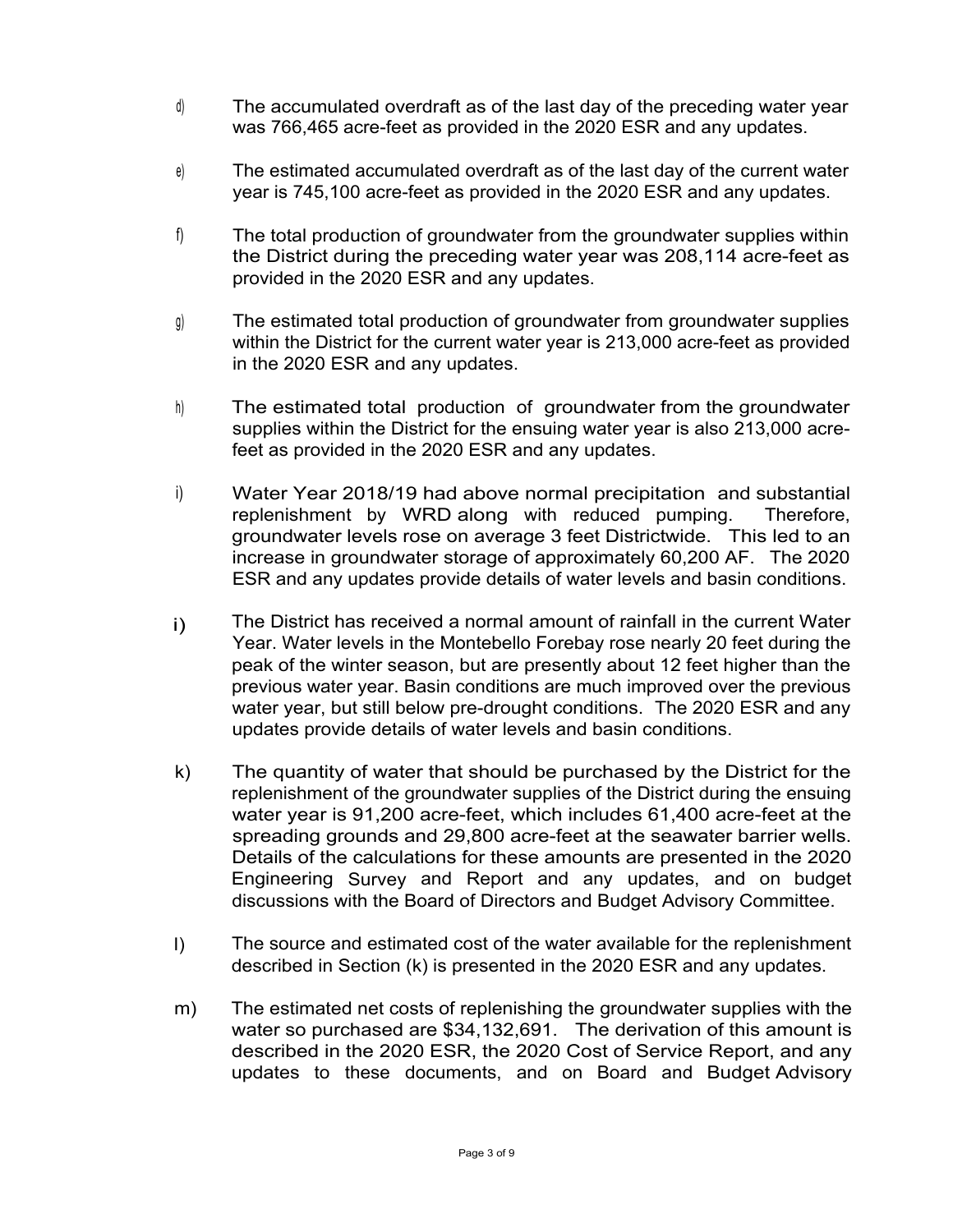Committee decisions at various public meetings. The estimated rate of the replenishment assessment required to fund these purchases based on the anticipated pumping in the ensuing year described in Section (h) is \$160 per acre-foot of groundwater pumped.

The estimated additional costs to the District for its replenishment program costs, estimated capital costs, and other costs relating to accomplishing replenishment of the groundwater supplies, are \$49,165,460. The estimated rate of the replenishment assessment required to fund these costs based on the anticipated pumping in the ensuing year described in Section (h) is \$231 per acre-foot of groundwater pumped. A listing of the projects and programs and their intended objective — replenishment and/or clean water — is provided in the 2020 ESR and Cost of Service Reports, and any updates to these documents.

- n) It is not anticipated that additional replenishment funds need to be raised in the ensuing year for future replenishment water that should be purchased in the ensuing year but cannot be purchased due to an anticipated unavailability of replenishment water in the ensuing year.
- o) The estimated rate of the replenishment assessment required to be levied upon the production of groundwater from the groundwater supplies within the District during the ensuing fiscal year for the purposes of accomplishing replenishment activities (replenishment water plus replenishment projects and programs) is \$391 per acre-foot.
- $p$  Contaminants should be removed from groundwater supplies during the ensuing fiscal year pursuant to the District's projects and programs described in the 2020 ESR and any updates, the District's capital improvement program, and the District's draft annual budget document. The estimated costs to the District for the groundwater quality program for the 2020-21 fiscal year are estimated at \$7,064,540. The estimated additional rate of replenishment assessment required to be levied upon the production of groundwater from the groundwater supplies within the District during the ensuing fiscal year for those purposes is \$33 per acre-foot.
- $_{q}$  The programs for the removal of contaminants or other actions under Water Code § 60224 are multi-year programs.
- r) The estimated amount of reserves on hand at the end of the fiscal year of 2020-2021 will not exceed the applicable limitations provided in Water Code Sections 60290.
- 2. After accounting for other revenue, possible debt financing, or use of reserves, the estimated rate of the replenishment assessment required to be levied upon the production of groundwater from the groundwater supplies within the District during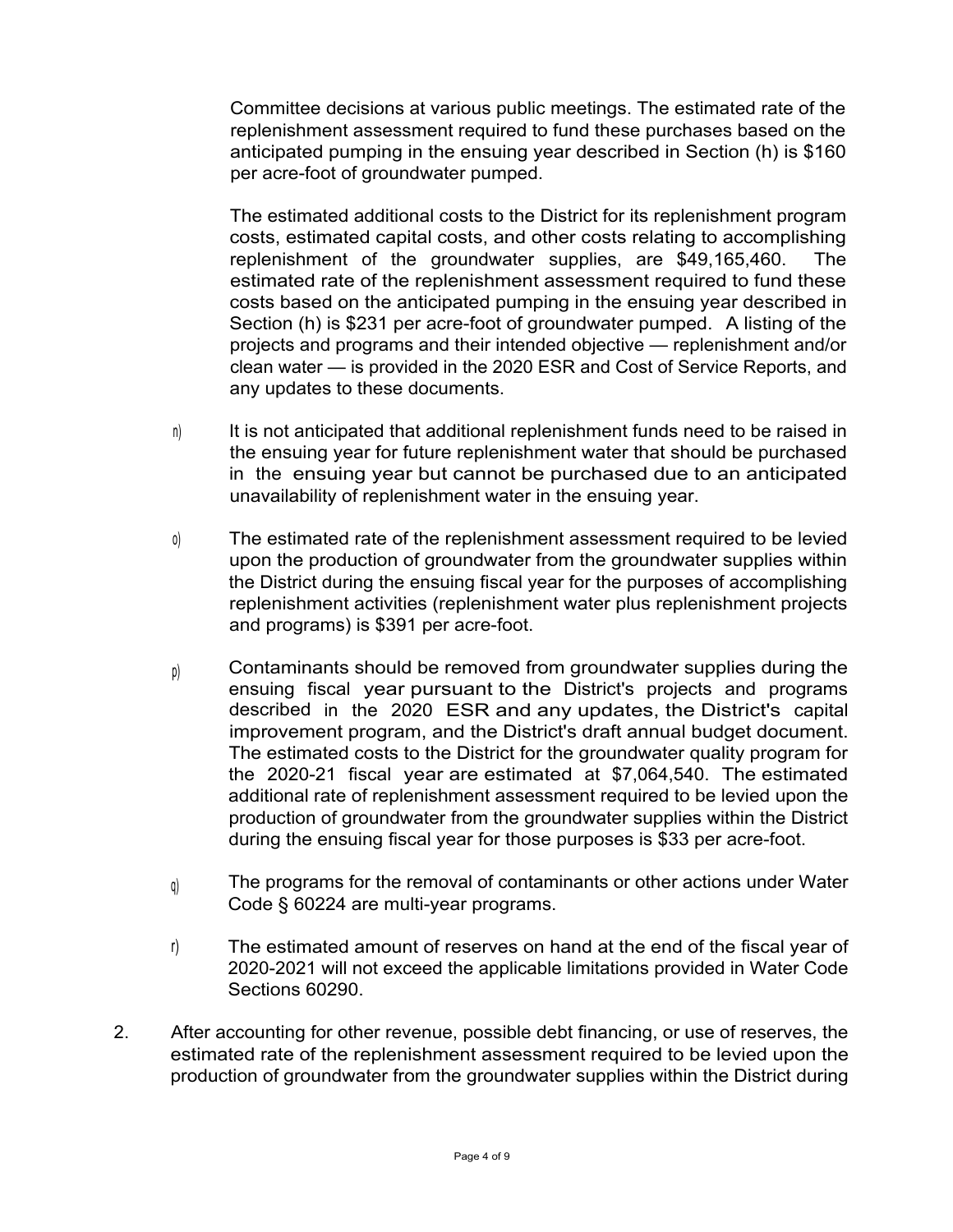the ensuing fiscal year, 2020-21, for the purpose of accomplishing such replenishment and water quality programs by the District is \$382 per acre-foot of yearly groundwater production. After accounting for the use of an estimated \$8,997,000 in other revenue, possible debt financing for capital improvement projects, and District reserve funds as necessary, said replenishment assessment will produce the approximate necessary funds to pay the following costs: \$372 per acre-foot for the cost of purchasing water, financing capital improvement projects and other costs relating to accomplishing groundwater replenishment, and \$10 per acre-foot for clean water programs. Of the \$372 per acre-foot allocated to accomplishing groundwater replenishment, \$87 per acre-foot is allocated to capital projects. Of the \$10 per acre-foot allocated to clean water programs, \$6 per acrefoot may be allocated to capital projects. General and administrative expenses of the District will be met on a pro tanto basis given each function's (replenishment and clean water) load factor on operations.

- 3. Prior to accounting for other revenue, possible debt financing, or use of reserves, the entire cost of purchasing water for replenishment for the ensuing fiscal year shall be paid for by the assessment identified in Section 2 above. The cost of removing contaminants from groundwater supplies and taking other actions authorized under Water Code § 60224 shall be paid for by the assessment identified in Section 2 above, from possible debt financing for capital improvement projects, and from reserve funds as necessary maintained in accordance with Water Code § 60290. The costs of those capital projects to be undertaken in the ensuing fiscal year, but for which no capital construction accounts have been established pursuant to Water Code § 60291, shall also be paid for by the reserve fund maintained in accordance with Water Code § 60290.
- 4. All of the estimated costs for the ensuing fiscal year for water replenishment programs and for groundwater quality programs by the District as found in Section 1 of this Resolution shall be paid for by a replenishment assessment levied pursuant to Water Code § 60317 and by the reserve fund maintained in accordance with Water Code § 60290. There is hereby levied on the production of groundwater from groundwater supplies within the District during the fiscal year commencing July 1, 2020 and ending June 30, 2021, a replenishment assessment in the amount of \$382 per acre-foot produced during said fiscal year.
- 5. This Replenishment Assessment complies with the California Environmental Quality Act ("CEQA"), based on any one of the following grounds:
	- (a) That the District's groundwater replenishment program is exempt from CEQA pursuant to CEQA Guidelines §15261(a), in that it is an ongoing project commencing at a date such that an environmental impact report has not been required, and the 2020-21 program is part of that ongoing project.
	- (b) Funds generated by the RA will be used for (1) operating expenses, (2) financial reserve needs, (3) purchasing or leasing supplies, equipment and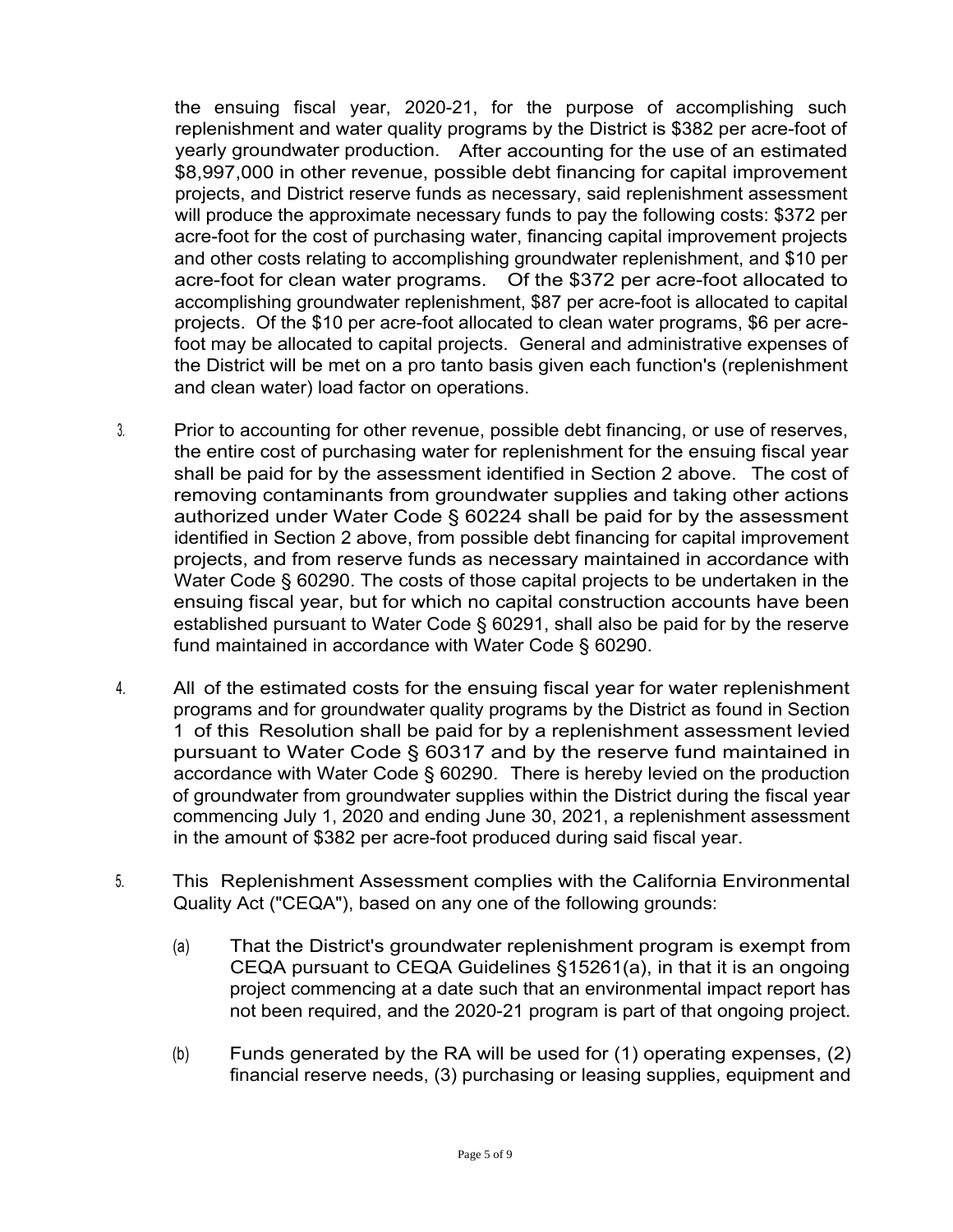materials, and (4) funds for capital projects necessary to maintain service within existing service areas. That Finding is based on documents and information provided in the record of these proceedings, including but not limited to the annual Engineering Survey Report, the 2020 Cost of Service Report, the proposed 2020-21 budget, and the staffs written reports and PowerPoint presentations to the Board. Further, the funds raised by the RA will not be used to expand the area or territory in which the District provides services or to fund capital projects that would expand the District's service area or system. Accordingly, the District finds that its adoption of this resolution exempt from CEQA pursuant to, among other bases, CEQA Section 20180(b) (8) and CEQA Guidelines 15261 and 15273, and the Board directs staff to file an appropriate Notice of Exemption.

- (c) Notwithstanding the exemptions cited above, an Environmental Impact Report ("EIR") for the District's groundwater replenishment program was previously prepared and that EIR and program have been approved by the District's Board. Subsequent to the preparation of that EIR, the District prepared and certified a number of Mitigated Negative Declarations and Negative Declarations for various water quality and water supply projects (collectively, the "NDs"). The District has examined the imposition of a water replenishment assessment for the 2020-21 fiscal year to determine whether an additional environmental document must be prepared. Based on this examination, the 2020 Engineering Survey and Report and all other evidence in the administrative record of the District's proceedings herein, the District concludes that: (1) the imposition of a water replenishment assessment for the 2020-21 fiscal year would not have any effects that were not examined in the EIR and NDs; (2) pursuant to CEQA Guidelines §15162, no new effects would occur and no new mitigation measures would be required; and (3) the imposition of a water replenishment assessment for the 2020-21 fiscal year is within the scope of the groundwater replenishment program covered by the ER and NDs and such activity is adequately described in said EIR, and no new environmental document is required.
- 6. The Replenishment Assessment will be imposed on persons and entities that extract groundwater from the Central Basin and West Coast Basin. Extraction of groundwater from those Basins is governed by court judgments entered in 1962 and 1965 pursuant to groundwater adjudication lawsuits. Those judgments granted certain parties an allocation to pump water based on prescriptive water rights and not based on any aspect of ownership of land overlying either Basin. Accordingly, since the pumping rights granted by the Judgments were based on prescriptive water rights, the parties do not pump the groundwater pursuant to any tenancy or fee interest in the overlying land or any rights that attach as a result of a tenancy or fee interest in overlying land. Further, neither of the Judgments for the Central and West Coast Basins included a determination of the amount or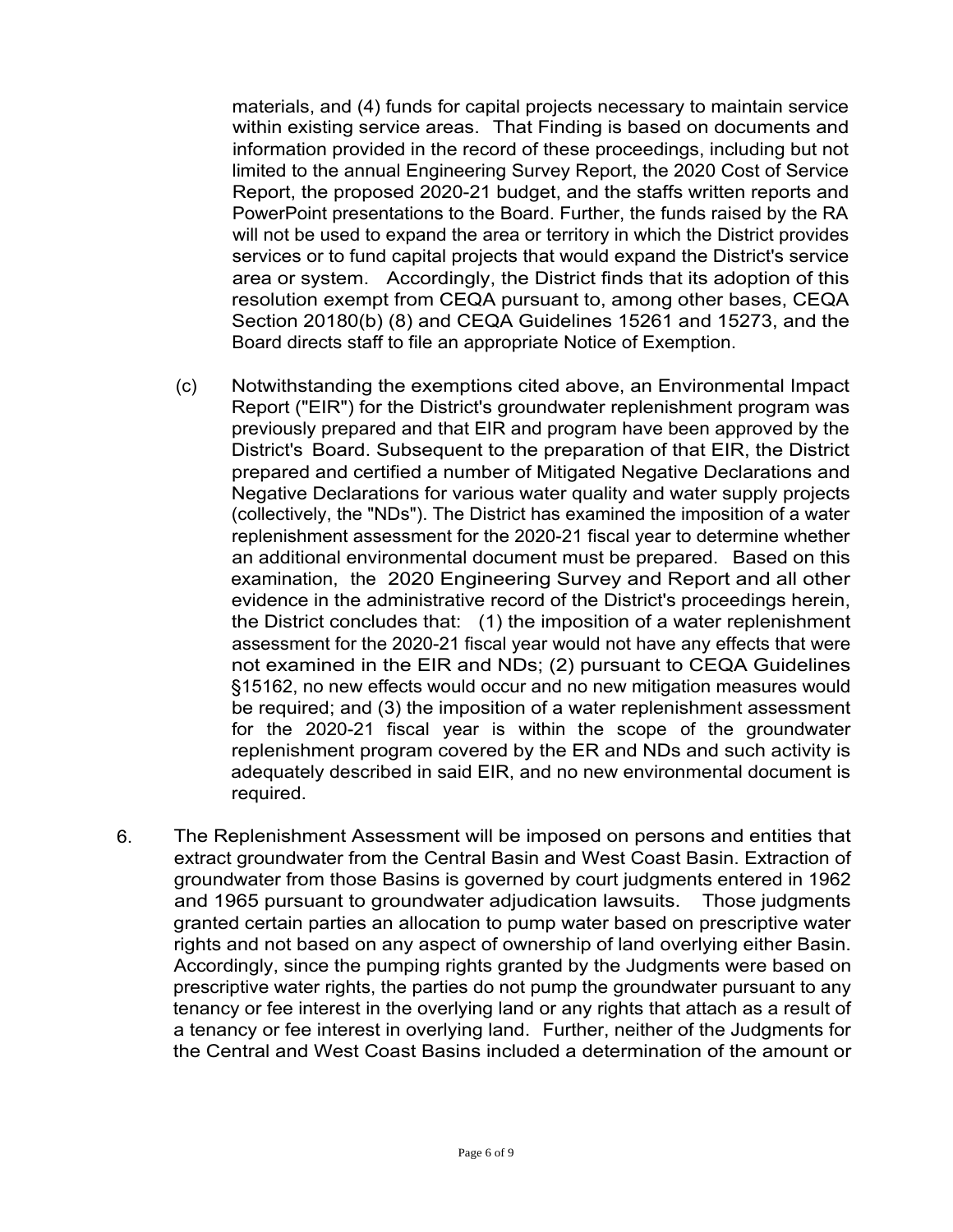extent to which any party to said Judgment may extract groundwater from said basin without exceeding the natural safe yield of said basin.

7. The purpose of the Replenishment Assessment is to fund the District's water basin management services. These services are a package of services that make high quality water available to those exercising adjudicated pumping rights, and consist of: monitoring the level and quality of groundwater in the basins; purchasing and producing water needed to replenish the basins; preventing seawater contamination of the groundwater supply; funding replenishment operations; and other activities that make the basins a reliable and low-cost source of safe, highquality water. Every activity of the District is a part of the water basin management services.

The water basin management services benefit those charged. Ali persons receiving the services or benefitting from the services by exercising pumping allocations are subject to the Replenishment Assessment. Services are not provided to those who are not charged the Replenishment Assessment and do not benefit those who are not charged the Replenishment Assessment. The amount of the Replenishment Assessment does not exceed the District's reasonable costs to provide services, confer benefits and/or grant privileges as described in this paragraph. Consequently, the Replenishment Assessment is not a "tax" within the meaning of Article XIII C, Section 1(e) of the California Constitution.

Pursuant to the recent California Supreme Court decision in *City of San Buenaventura v. United Water Conservation District,* the District does not believe that its replenishment assessment is a "property-related fee" subject to the requirements of Article XIII D, Section 6 of the California Constitution (Proposition 218). Notwithstanding this, in the interest of public participation, the District has conducted a noticed public hearing with respect to the replenishment assessment. The fact the District has done so should not be interpreted to mean that the District believes that the requirements of Article XIII D, Section 6 apply to the replenishment assessment.

The Board also makes the following findings:

- (a) Notice of the April 23, 2020 Public Hearing was mailed by the District to the holders of adjudicated pumping rights in the basins.
- (b) The purpose of this mailing was to ensure that every adjudicated pumping rights holder in the basins was kept informed of the Replenishment Assessment proposal.
- (c) On April 23rd, 2020 the Board opened the Public Hearing, provided an opportunity for oral and written comment, and then close the Public Hearing.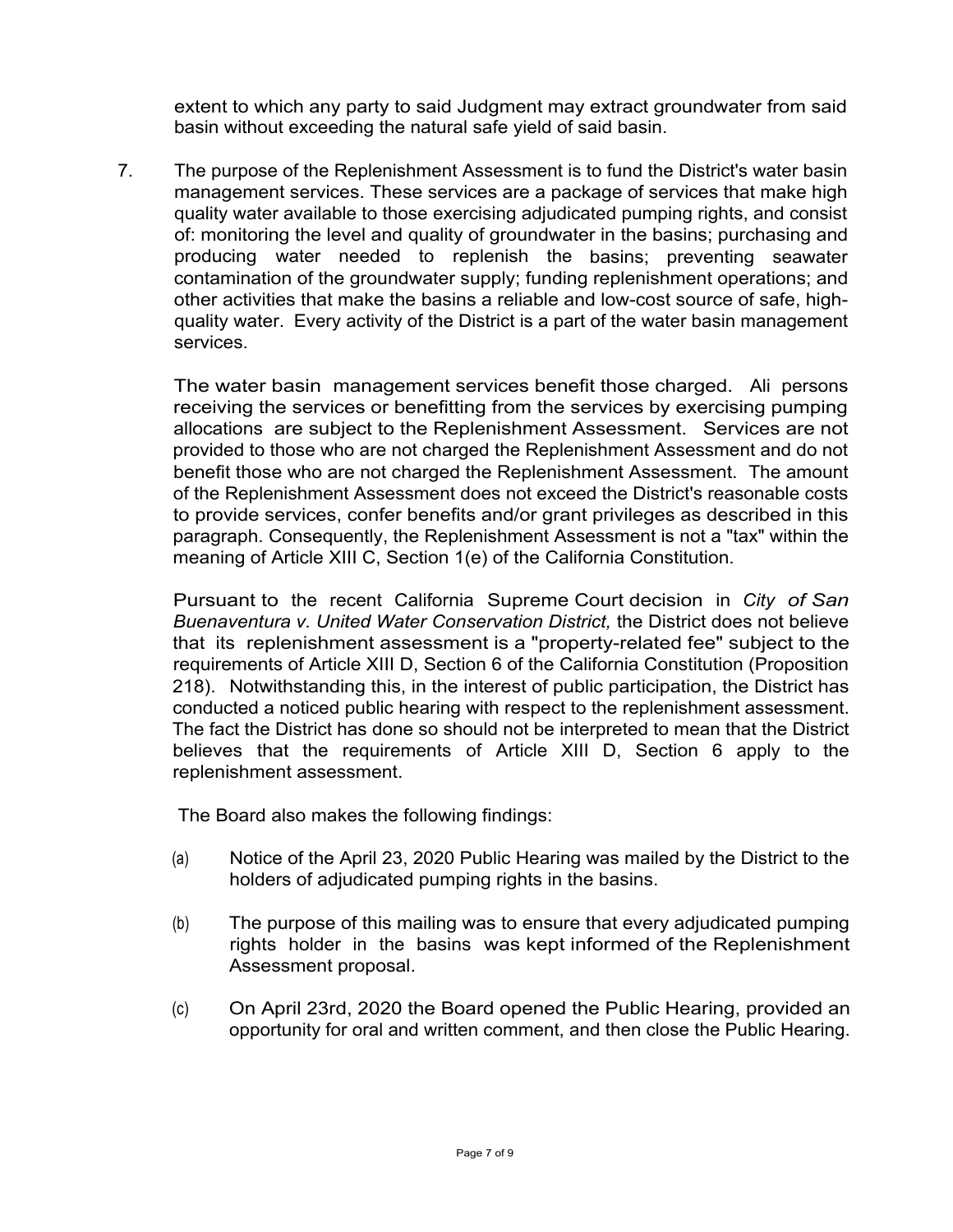- (d) On April 23, 2020 the Board considered all written testimony and protests and heard oral comments from all who wished to speak regarding the proposed Replenishment Assessment.
- (e) From the date the hearing notice was mailed through the close of the public testimony portion of the Public Hearing on April 23, 2020, the District accepted written testimony and protests, all of which were entered into the record of the Public Hearing and made available for inspection by the public and by members of the Board.
- (f) The Board determines that it has not received written protests from a majority of active pumpers.
- (g) The rate of the Replenishment Assessment is such that proceeds of the Replenishment Assessment will not exceed the funds required to provide the water basin management services.
- (h) Revenues derived from the Replenishment Assessment will not be used for any purpose other than providing water basin management services,
- (i) The amount of the Replenishment Assessment imposed upon any parcel or person does not exceed the proportional cost of water basin management services attributable to that parcel or person.
- (j) No Replenishment Assessment is imposed upon any person who neither actually uses water basin management services nor has water basin management services immediately available to them.
- (k) Water basin management services are not a "general government service" that is available to the general public.
- (I) The Board notes that, in addition to replenishment assessment proceeds, the District receives an allocation of ad valorem property tax revenues. It is the intent of the Board that the District's Grants and Sponsorship Program, memberships and dues, water education expenses, and other community programs, be funded from these property tax revenues.

## **[RECORD OF THE VOTE AND SIGNATURES ON FOLLOWING PAGE]**